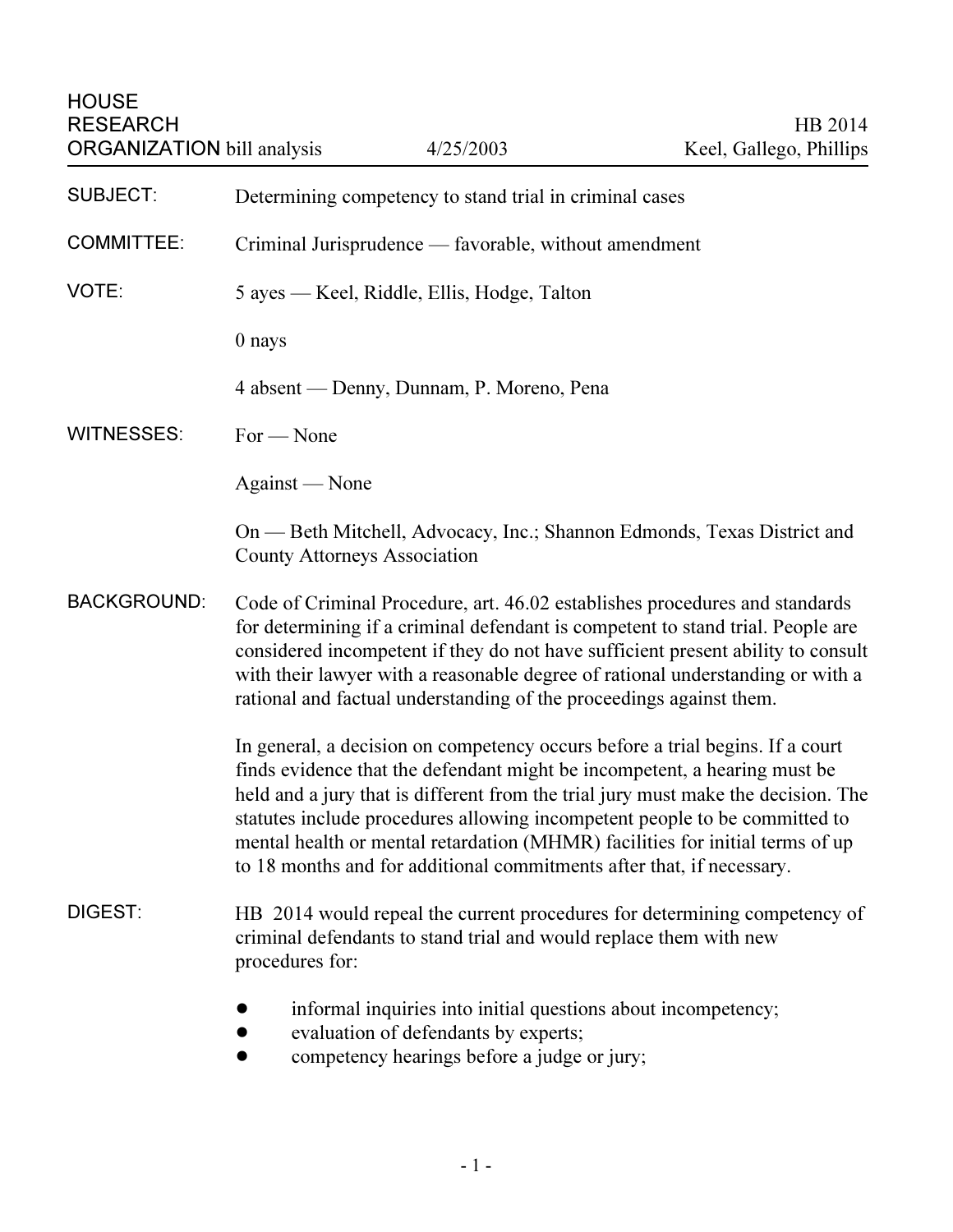## HB 2014 House Research Organization page 2  $r^{2}$

- initial 120-day commitments to MHMR facilities;
- forcing defendants to take medications:
- extended commitments to MHMR facilities; and
- redetermination of competency.

Standards for considering a person incompetent to stand trial would remain the same as under current law. People would be presumed competent to stand trial unless proved incompetent by a preponderance of the evidence.

HB 2014 would take effect January 1, 2004, and would apply only to defendants against whom proceedings to determine competency had not begun before that date.

Raising the issue. The defense, prosecution, or the court could raise the issue of whether a defendant was competent to stand trial. If a court found evidence to support a finding that the defendant was incompetent, the court would have to order the defendant to be examined by experts.

HB 2014 would set minimum requirements for the experts' background and experience, would require the experts to consider several specific issues when reporting on a defendant's competency, and would require that specific details be included in the expert's report.

Competency hearings. After the examination by the experts, a court would not have to hold a hearing to decide whether a defendant was incompetent to stand trial if:

- neither party requested a jury trial on the issue of incompetency;
- ! neither party opposed a finding of incompetency; and
- ! the court did not determine that a hearing was necessary.

A defendant would be entitled to a lawyer before a court-ordered competency evaluation and any related competency proceedings. A court would have to appoint an attorney for an indigent defendant.

A jury no longer would have to make the decision about competency. The court would decide whether a defendant was competent unless the defense or prosecution or the court itself asked the jury to decide. The jury would have to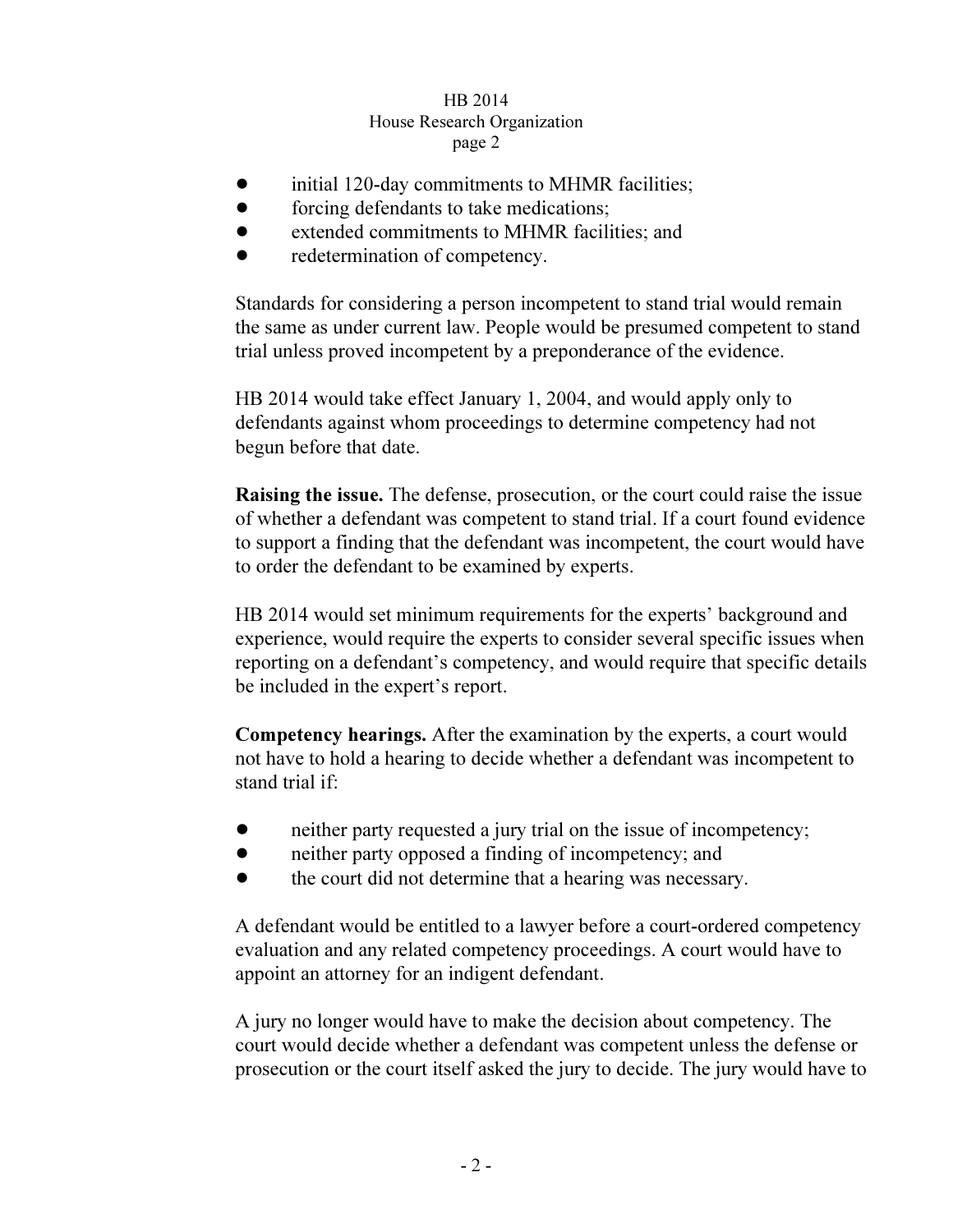## HB 2014 House Research Organization page 3  $\mathbf{r}$   $\mathbf{r}$   $\mathbf{s}$   $\mathbf{r}$   $\mathbf{s}$

be different from the one selected to decide whether the defendant was guilty, and its decision would have to be unanimous. If a court or jury decided that a defendant was competent to stand trial, the criminal trial would continue.

If a court found evidence to support the claim that the defendant was incompetent and the prosecution and defense agreed with the claim, the court would proceed with the initial commitment to a mental health or residential care facility as if a jury had found the defendant incompetent.

Initial 120-day commitment to MHMR facility. If a defendant were found incompetent, the court would have to commit the defendant to a mental health or residential care facility or release the defendant on bail. Defendants could be committed to mental health or residential care facilities for up to 120 days for examination and treatment toward attaining competency.

A court could release a defendant on bail if the court found that the defendant posed no danger to others and could be treated safely as an outpatient so as to attain competency to stand trial.

If a defendant were charged with one of 11 specific violent offenses or if the indictment requested a finding that the defendant used a deadly weapon while committing a felony, the court would have to commit the defendant to the maximum security unit of a Texas Department of Mental Health and Mental Retardation (TDMHMR) facility, a mental hospital operated by the federal government, or a Department of Veterans Affairs hospital.

For defendants who did not meet these criteria, courts would have to commit them to a mental health or residential care facility chosen by the local MHMR authority. A facility would have to develop a treatment program, assess and evaluate whether the defendant would obtain competency in the foreseeable future, and report to the court on the defendant's progress. The court could order one 60-day extension of a commitment order.

A defendant who had been committed to a facility would have to be returned to the court that committed as soon as possible after the commitment expired or the facility determined that the defendant was competent or would not attain competency in the foreseeable future.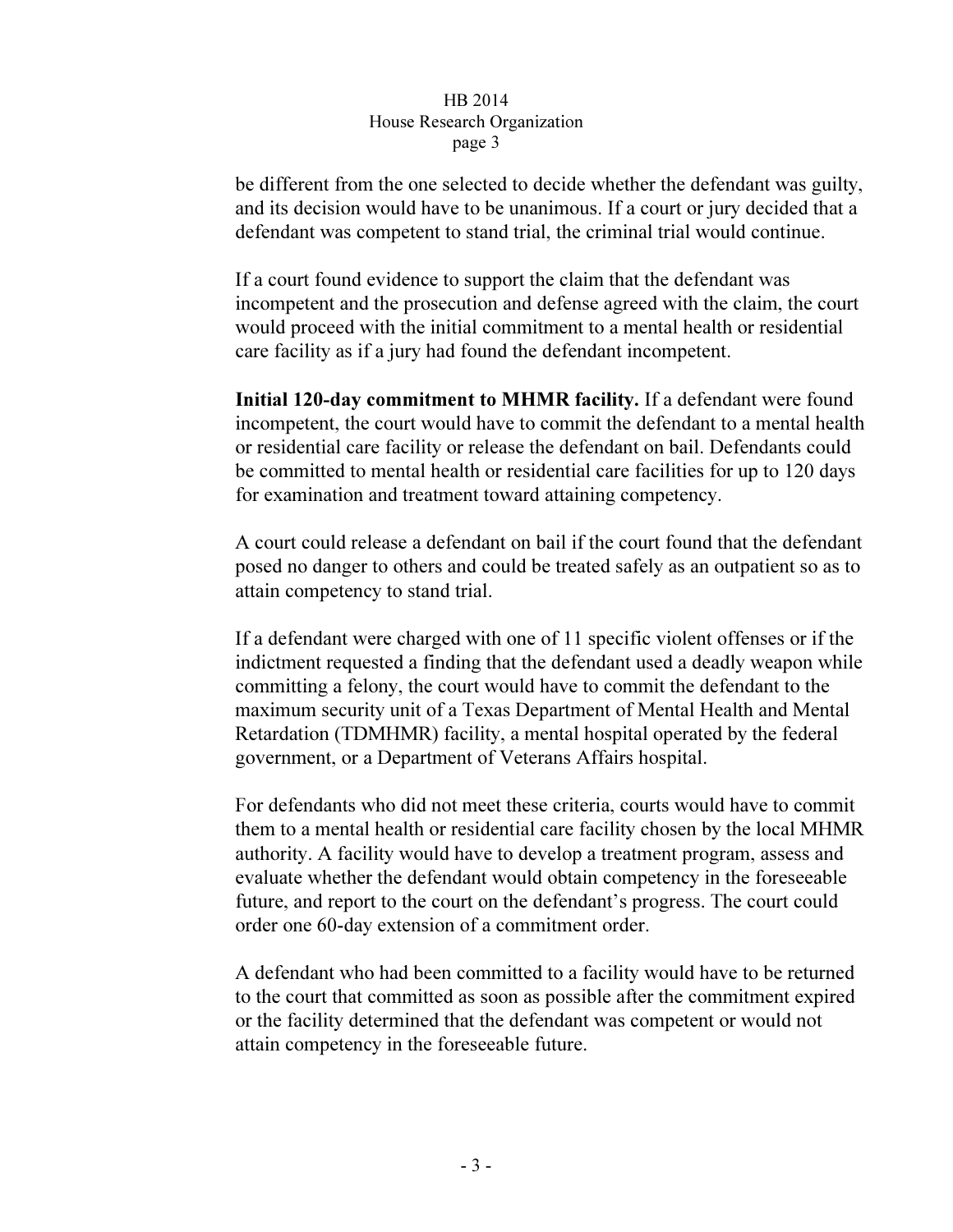## HB 2014 House Research Organization page 4  $\mathbf{r}^{\mu}$ ge  $\mathbf{r}$

After a defendant was returned to the committing court, the court would have to decide whether the defendant was competent to stand trial. The court could make the decision based solely on information from the head of the facility, or it could hold a hearing. It would have to hold a hearing if the prosecution, defense, or court objected to the facility's findings. If the defendant were found competent, criminal proceedings could resume.

Forcibly administering court-ordered medications. HB 2014 would establish a procedure for forcing defendants to take psychoactive medications. It would apply only to a defendant who had been determined incompetent and later determined to be competent and was the subject of a plan prepared by a mental health or residential care facility that required the defendant to take psychoactive medications.

If a defendant refused to take medications as required by a care plan, the director of a correctional facility would have to notify the court within one day, and the court would have to notify the prosecution and defense promptly. The prosecutor could file a motion to compel the defendant to take the medication. The court, after a hearing, could authorize the director of the correctional facility to have the medication administered by reasonable force, if necessary.

A court could issue an order to compel medication only if it was supported by two physicians, one of whom would have to be the doctor prescribing the medication as part of the defendant's care program. The court would have to find by clear and convincing evidence that:

- ! the medication was medically appropriate, was in the defendant's best medical interest, and did not present side effects that caused harm greater than its medical benefits;
- ! the state had a clear and compelling interest in the defendant's maintaining competency to stand trial;
- ! no other less invasive means existed to maintain the defendant's competency; and
- ! the medication would not prejudice unduly the defendant's rights or use of defensive theories during a trial.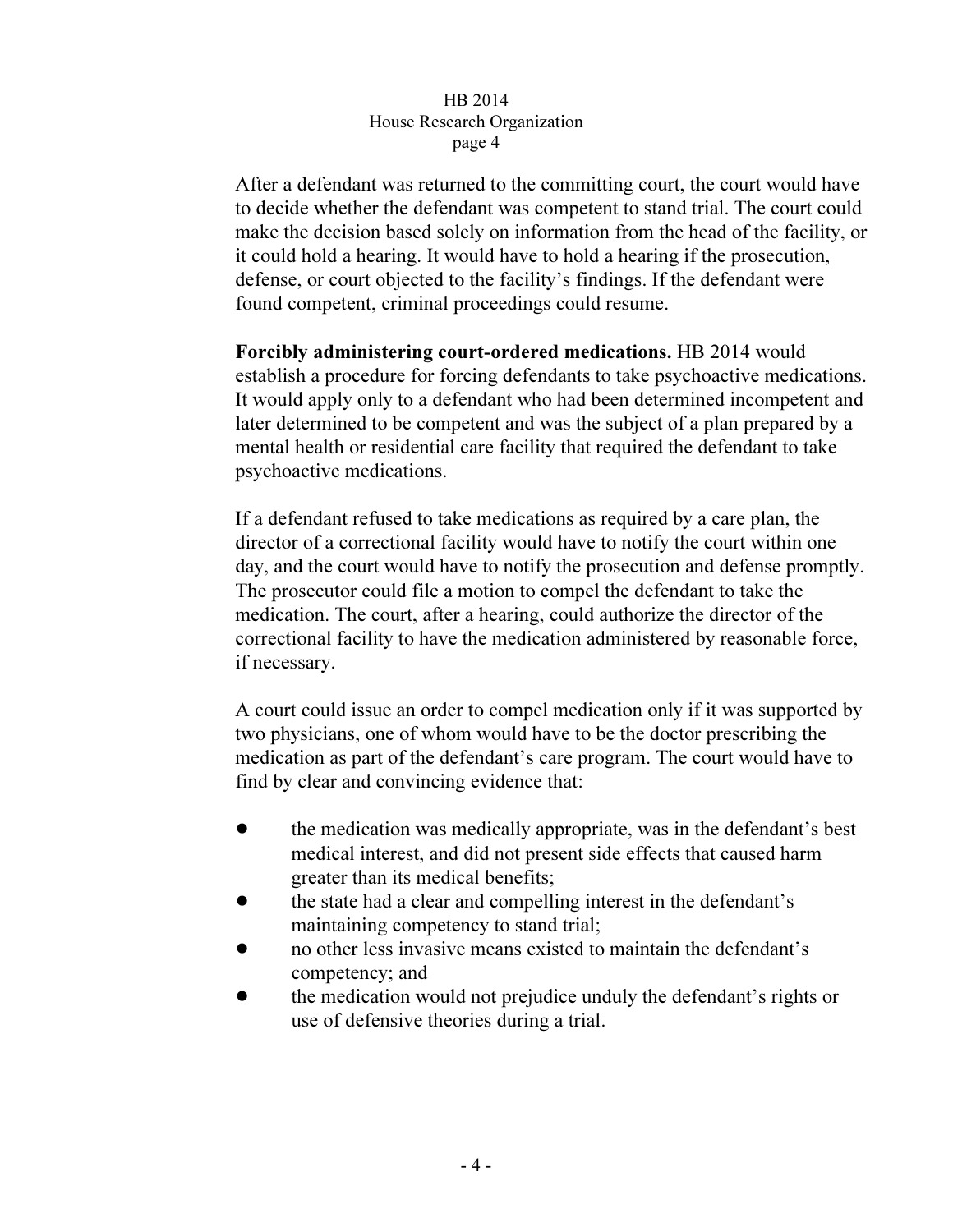## HB 2014 House Research Organization page 5  $r^{\alpha}$

Extended commitment to MHMR facility. If it appeared to a court after the initial 120-commitment that an incompetent defendant against whom charges were still pending could be mentally ill or mentally retarded, the court would have to hold a hearing to decide whether the defendant should be committed to a mental health or residential care facility. For mentally ill people, the proceedings would be governed by the Mental Health Code, and for mentally retarded people, by Health and Safety Code regulations under the Persons with Mental Retardation Act, except that the criminal court would conduct the proceedings. People committed under these regulations would have to be treated as required by the respective codes.

A defendant would have to be committed to the maximum security unit of a TDMHMR facility if charged with one of 11 specific violent offenses or if the criminal indictment requested a finding that the defendant used a deadly weapon while committing a felony. Unless a specially appointed review board found the defendant to be manifestly dangerous, within 60 days of arriving at the maximum security unit, the defendant would have to be transferred to another type of facility.

Release of defendants committed to these facilities would be subject to disapproval by the court if the court or the prosecutor had notified the head of the facility that charges were pending against the defendant. A court could hold a hearing to decide whether release from the facility was appropriate under the criteria in the Mental Health Code or the Mental Retardation Act. If the court decided that release was not appropriate, it would have to order the facility not to release the defendant.

If the defendant was found incompetent and the charges were dismissed, the court would have to decide whether the person had a mental illness or mental retardation. If there was evidence to support one of these findings, the court would have to order that the defendant be transferred to another court for civil commitment proceedings that could result in the person's being committed to a mental health or residential care facility. If the court did not find evidence of mental illness or mental retardation, it would have to release the defendant.

Redetermination of competency. If charges against a defendant had not been dismissed, the court could determine at any time whether a defendant had been restored to competency. Requests to examine a defendant's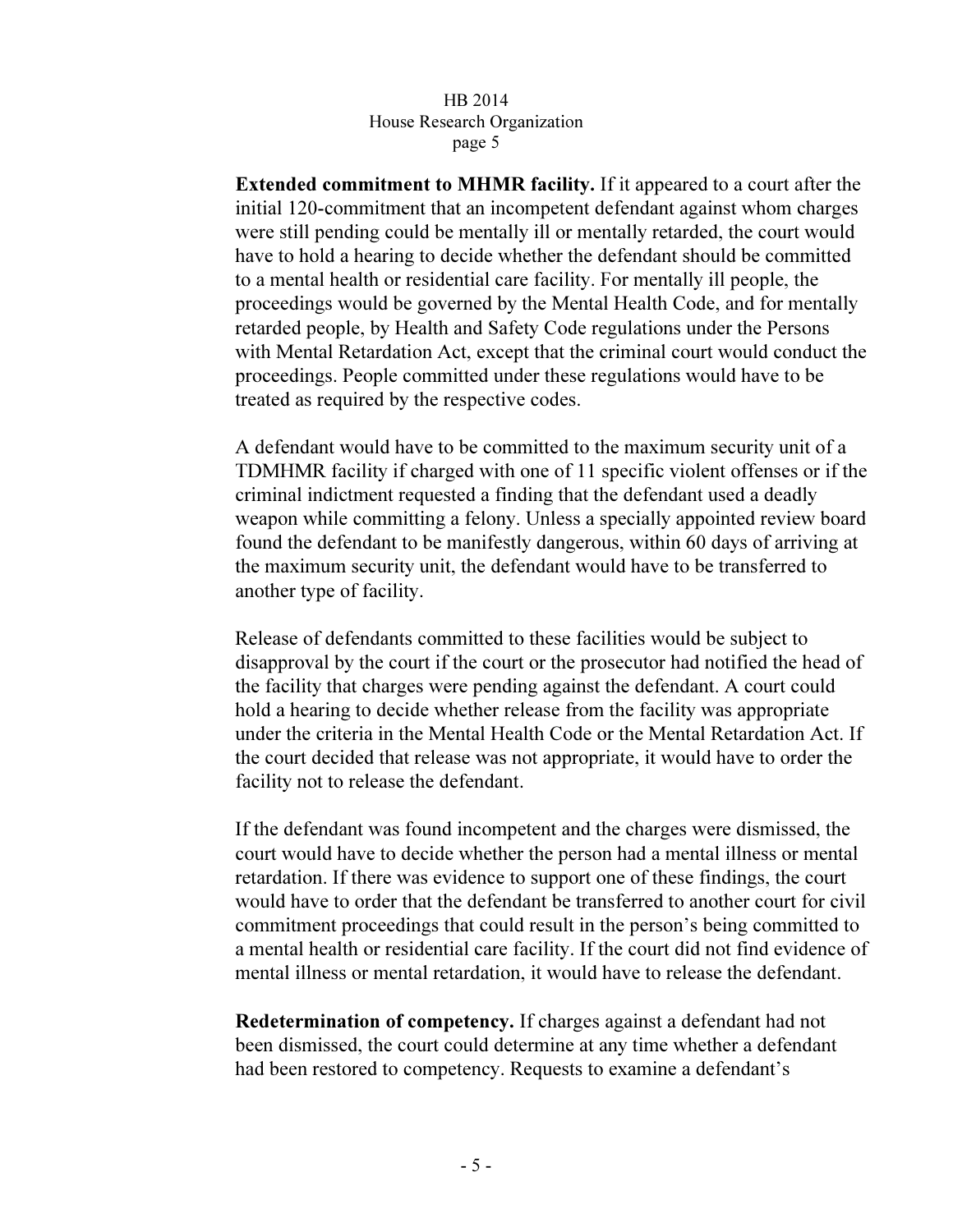## HB 2014 House Research Organization page 6  $r^{\alpha}$

competency could be made by the head of a facility where the defendant had been committed, by the prosecution or defense, or on the court's own motion.

A court would have to find a defendant competent to stand trial if the defense, prosecution, and court agreed that the defendant had regained competency. If the parties disagreed, the court could hold a hearing on the issue. The court would have to hold a hearing if requested by the head of a MHMR facility. A judge would make the determination unless any party requested that a jury decide.

The bill would establish guidelines for subsequent requests for determinations of competency, and if a defendant was found competent to stand trial, the criminal trial could proceed.

If a defendant were found incompetent to stand trial and the charges were dismissed, the court would have to decide whether there was evidence to support a finding that the person was mentally ill or mentally retarded. If there was evidence to support one of these findings, the court would have to transfer the defendant to a civil court for commitment proceedings.

SUPPORTERS SAY: HB 2014 would streamline and clarify the process used to determine if criminal defendants are competent to stand trial and would remove redundant passages from current law. It would establish a fair, efficient system that could be applied consistently throughout the state. The bill would implement recommendations from a task force created by the 77th Legislature to address complaints that current law on determining competency is confusing, complex, repetitive, and difficult for attorneys and judges to use.

> Much of the process for determining competency would remain the same as under current law. The bill would not change the current standards for deciding when a person is incompetent.

HB 2014 would make the process more efficient by no longer requiring that competency hearings be held when all parties agree that a defendant is incompetent. Currently, even if the prosecution, defense, and court agree that a defendant is incompetent, a jury must be impaneled and a hearing held. Courts sometimes resort to rounding up people working or hanging around the courthouse to sit on a "pickup" jury that rubber-stamps the conclusion of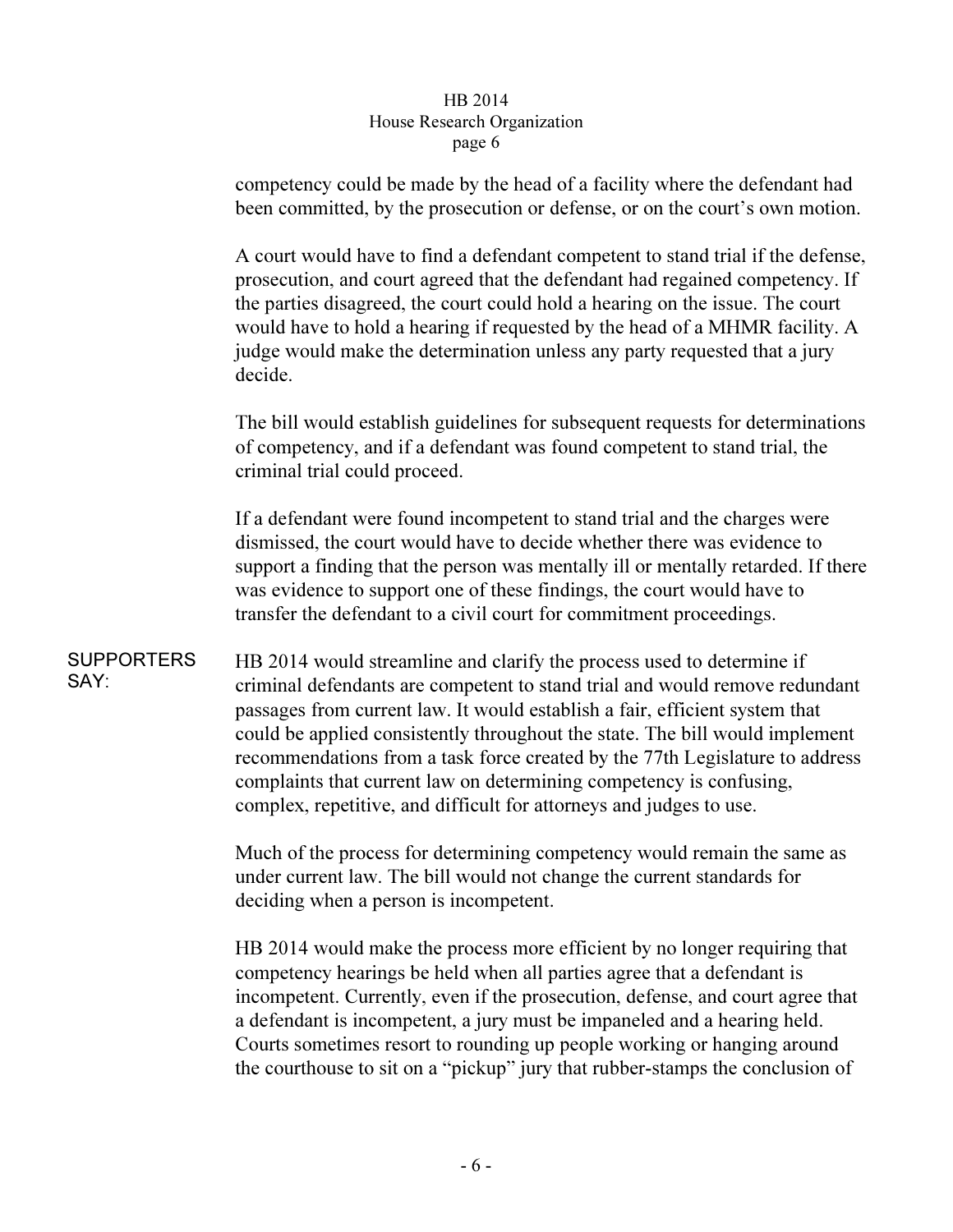### HB 2014 House Research Organization page 7  $r^{\alpha}e^{\alpha}$

the defense and prosecution. In other situations, a court goes to the expense, time, and trouble of impaneling a jury that invariably agrees with all parties that the defendant is incompetent. HB 2014 would eliminate the need for this perfunctory exercise. However, a defendant could choose whether to have a judge or jury make the decision if there was not agreement.

HB 2014 would set standards for the qualifications of experts who examine defendants and would set minimums for what they must report. Current law does not set these requirements, resulting in discrepancies in the qualification of experts and in incomplete or inadequate reports. Reports sometimes have contained inappropriate information such as incriminating statements. This bill would ensure that reports were consistent and would contain adequate information for courts to make fair, accurate decisions about competency. These requirements also would help equalize evaluations throughout the state so that all defendants receive equal treatment and are evaluated by qualified, experienced experts.

In the long run, these provisions should save money, since reports would contain the necessary information and expertise to make proper decisions about competency and placement in facilities. This could help facilitate plea agreements, thereby eliminating trials and commitment to facilities that are more costly than necessary. Texas has substantial medical expertise, so it should not be difficult to find people who meet the bill's criteria.

HB 2014's provisions for forcibly medicating a defendant would not violate a defendant's constitutional rights. Current law allows forcibly medicating a person who is civilly committed to a mental health facility. The provisions of HB 2014 passed the scrutiny of constitutional law experts while being developed by the task force.

HB 2014 contains many safeguards to protect defendants and to ensure that they would be forced to take medications only when appropriate. For example, a court order for forcibly medicating a defendant would have to be based on the testimony of two doctors, clear and compelling state interest, and findings that the medication would not prejudice unduly the defendant's rights or use of defensive theories at trial. There would have to be no less intrusive means of handling the situation, and the medication would have to be medically appropriate, such using a new-generation medication if that was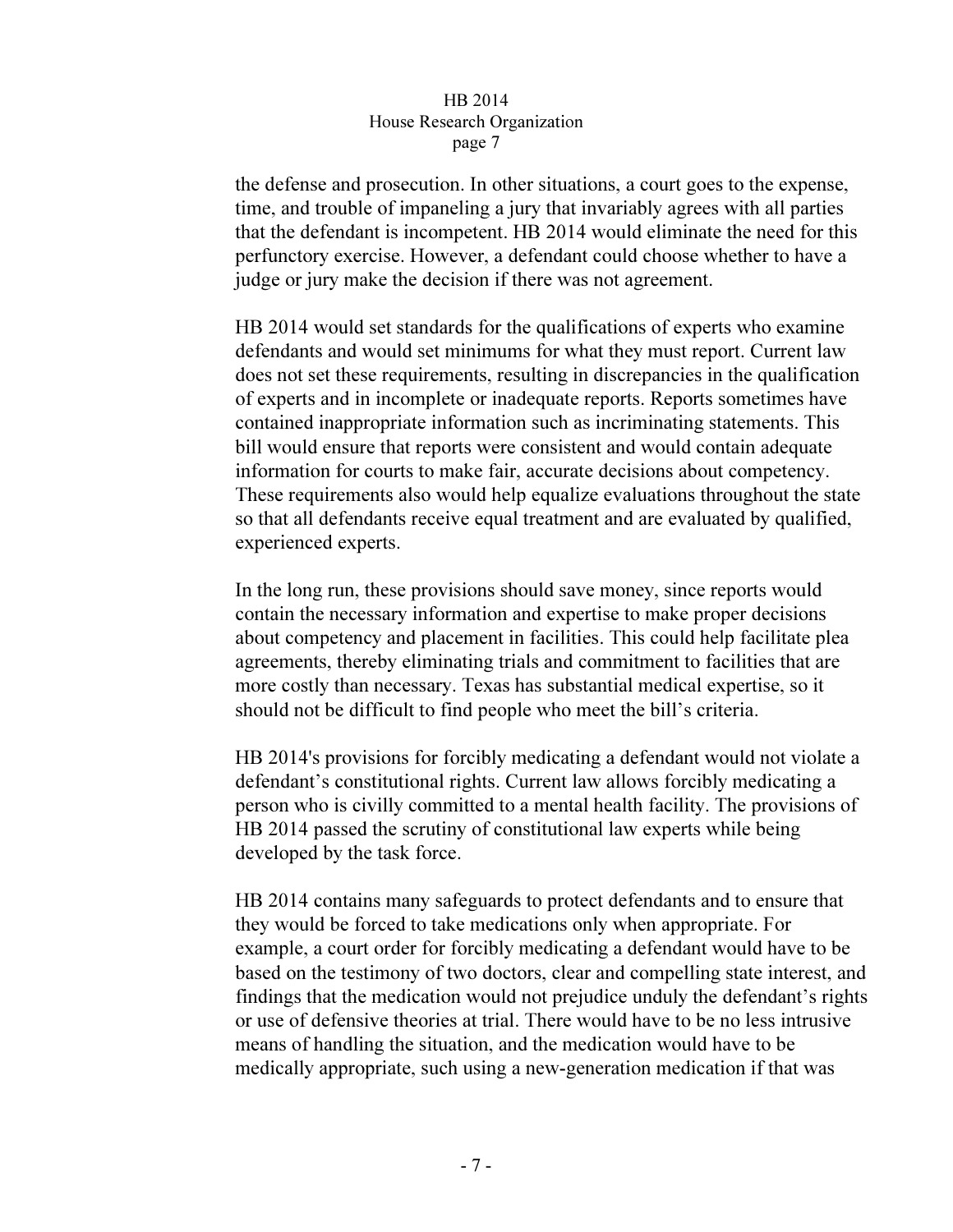## HB 2014 House Research Organization page 8  $r^{\alpha}e^{\alpha}$

what the treatment plan called for. If a treatment plan called for a newgeneration drug, a defendant would not be given a different drug after leaving a mental health facility and going to a jail to await trial.

These provisions could help stop a vicious cycle in which defendants go to mental health facilities and, with the use of medications, become competent to stand trial, but then stop taking the medications and become incompetent and are recommitted to the facilities to regain competency. This is unfair to the defendant who is cycling on and off of medications and is expensive for the state. It can cost about \$350 per day to restore a defendant to competency at a state hospital.

The state should not put a policy decision on hold to wait for a U.S. Supreme Court decision. If the court issues a decision that would make the Texas law unconstitutional, the law simply would be invalid, and the Legislature could change the law the next time it met.

**OPPONENTS** SAY: HB 2014's requirements for the qualification of experts to investigate claims of incompetency could make it more difficult for courts to find experts and would increase costs, especially in smaller counties without a big pool of medical specialists. Counties in this situation could be forced to spend large sums to bring an expert into the area for the evaluation or to pay "top dollar" to one or two local qualified experts.

> The provisions allowing defendants to be medicated forcibly would violate their rights under the U.S. Constitution, including the right to be free from unwanted physical and mental intrusions. The bill also could violate a person's liberty interest to bodily integrity. It would allow medication to be forced on a person who had not even been tried or convicted of a crime and without a determination that the person was dangerous.

Forcing medication on defendants could violate their rights to a fair trial by changing the defendants' demeanor and interfering with their ability to assist in their defense. For example, side effects of the medication could make it difficult for a defendant to pay attention to what occurs in a courtroom and to understand questions, or could suppress the evidence of a defendant's claim of diminished capacity.